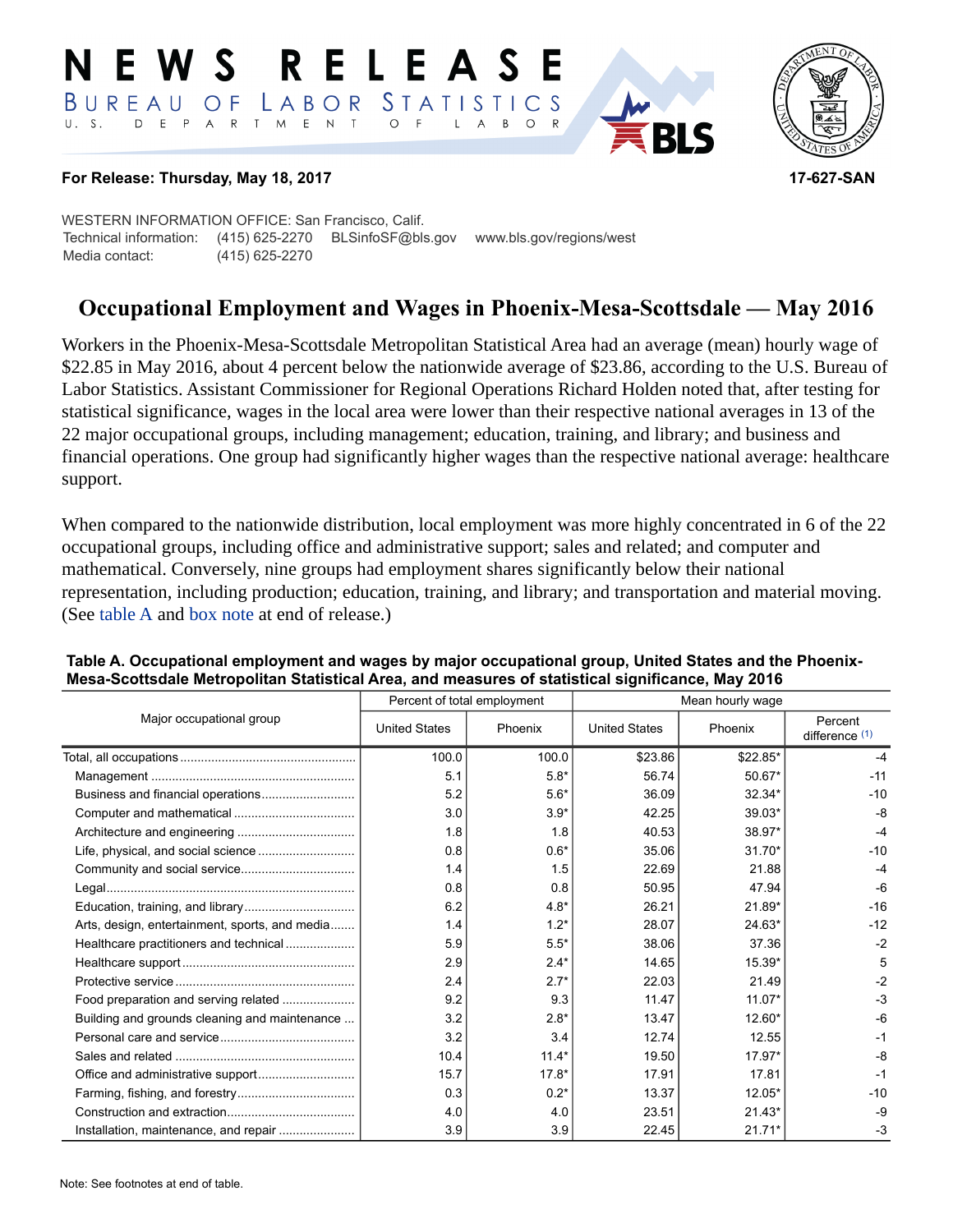### **Table A. Occupational employment and wages by major occupational group, United States and the Phoenix-Mesa-Scottsdale Metropolitan Statistical Area, and measures of statistical significance, May 2016 - Continued**

|                          | Percent of total employment |         | Mean hourly wage |         |                           |  |
|--------------------------|-----------------------------|---------|------------------|---------|---------------------------|--|
| Major occupational group | <b>United States</b>        | Phoenix | United States    | Phoenix | Percent<br>difference (1) |  |
|                          | 6.5                         | $4.5*$  | 17.88            | 17.51   | $-2$                      |  |
|                          | 6.9 I                       | $6.2*$  | 17.34            | 17.65   |                           |  |

Footnotes:

<span id="page-1-1"></span>(1) A positive percent difference measures how much the mean wage in the Phoenix-Mesa-Scottsdale Metropolitan Statistical Area is above the national mean wage, while a negative difference reflects a lower wage.

\* The percent share of employment or mean hourly wage for this area is significantly different from the national average of all areas at the 90-percent confidence level.

One occupational group—office and administrative support—was chosen to illustrate the diversity of data available for any of the 22 major occupational categories. Phoenix-Mesa-Scottsdale had 343,570 jobs in office and administrative support, accounting for 17.8 percent of local area employment, significantly higher than the 15.7-percent share nationally. The average hourly wage for this occupational group locally was \$17.81, compared to the national wage of \$17.91.

Some of the largest detailed occupations within the office and administrative support group included customer service representatives (69,170), general office clerks (36,220), and secretaries and administrative assistants, except legal, medical, and executive (29,630). Among the higher paying jobs were postal service clerks and first-line supervisors of office and administrative support workers, with mean hourly wages of \$25.92 and \$25.91, respectively. At the lower end of the wage scale were hotel, motel, and resort desk clerks (\$11.09) and clerical library assistants (\$12.40). (Detailed occupational data for office and administrative support are presented in table 1; for a complete listing of detailed occupations available go to [www.bls.gov/oes/2016/may/](https://www.bls.gov/oes/2016/may/oes_38060.htm) [oes\\_38060.htm](https://www.bls.gov/oes/2016/may/oes_38060.htm) .)

Location quotients allow us to explore the occupational make-up of a metropolitan area by comparing the composition of jobs in an area relative to the national average. (See table 1.) For example, a location quotient of 2.0 indicates that an occupation accounts for twice the share of employment in the area than it does nationally. In the Phoenix-Mesa-Scottsdale Metropolitan Statistical Area, above-average concentrations of employment were found in some of the occupations within the office and administrative support group. For instance, loan interviewers and clerks were employed at 2.6 times the national rate in Phoenix, and reservation and transportation ticket agents and travel clerks, at 2.4 times the U.S. average. On the other hand, stock clerks and order fillers had a location quotient of 1.0 in Phoenix, indicating that this particular occupation's local and national employment shares were similar.

These statistics are from the Occupational Employment Statistics (OES) survey, a federal-state cooperative program between BLS and State Workforce Agencies, in this case, the Arizona Department of Administration.

# **Notes on Occupational Employment Statistics Data**

<span id="page-1-0"></span>A value that is statistically different from another does not necessarily mean that the difference has economic or practical significance. Statistical significance is concerned with the ability to make confident statements about a universe based on a sample. It is entirely possible that a large difference between two values is not significantly different statistically, while a small difference is, since both the size and heterogeneity of the sample affect the relative error of the data being tested.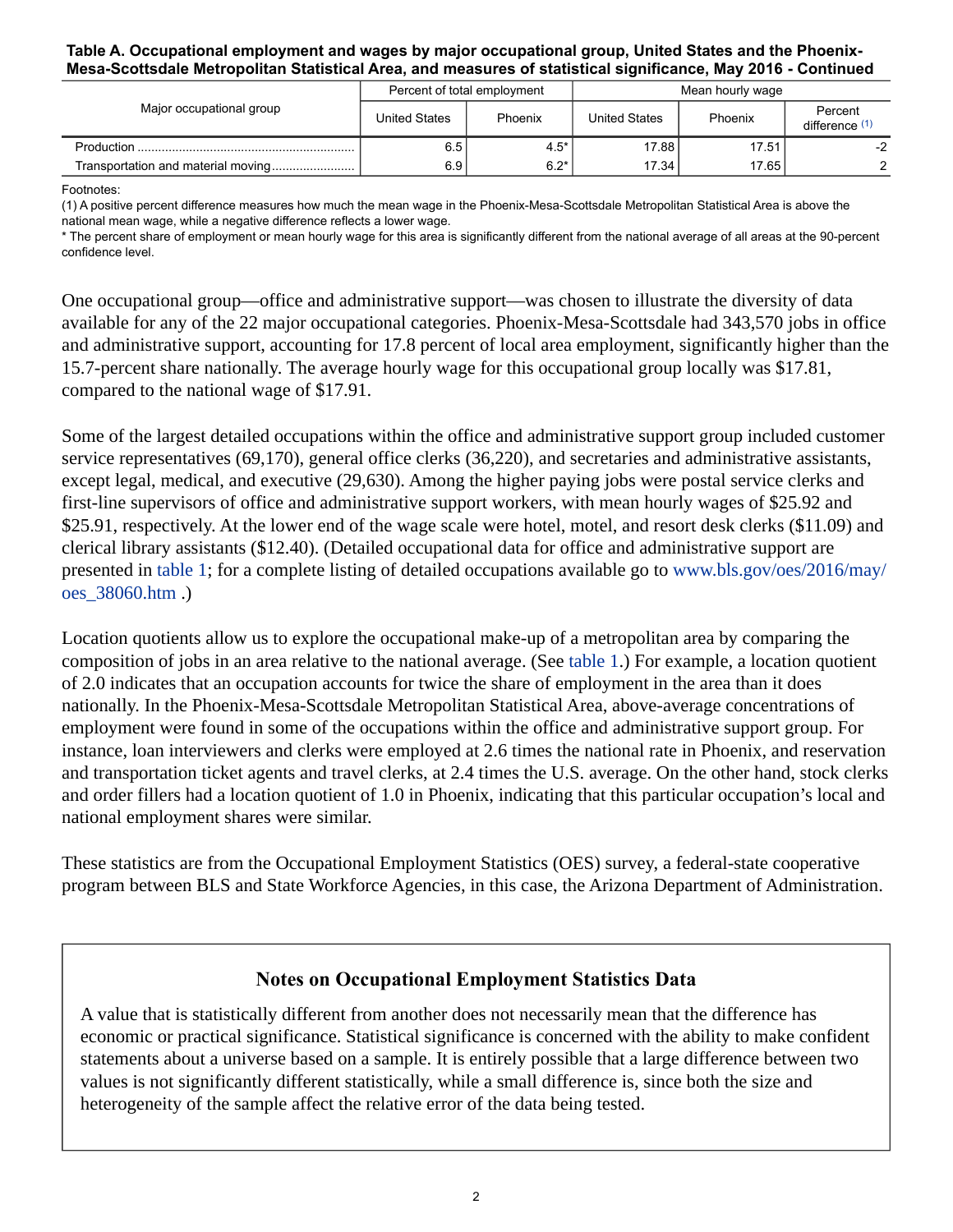# **Technical Note**

The Occupational Employment Statistics (OES) survey is a semiannual mail survey measuring occupational employment and wage rates for wage and salary workers in nonfarm establishments in the United States. The OES data available from BLS include cross-industry occupational employment and wage estimates for the nation; over 650 areas, including states and the District of Columbia, metropolitan statistical areas (MSAs), metropolitan divisions, nonmetropolitan areas, and territories; national industry-specific estimates at the NAICS sector, 3-, 4-, and selected 5- and 6-digit industry levels, and national estimates by ownership across all industries and for schools and hospitals. OES data are available at [www.bls.gov/oes/tables.htm](https://www.bls.gov/oes/tables.htm).

OES estimates are constructed from a sample of about 1.2 million establishments. Each year, two semiannual panels of approximately 200,000 sampled establishments are contacted, one panel in May and the other in November. Responses are obtained by mail, Internet or other electronic means, email, telephone, or personal visit. The May 2016 estimates are based on responses from six semiannual panels collected over a 3-year period: May 2016, November 2015, May 2015, November 2014, May 2014, and November 2013. The overall national response rate for the six panels, based on the 50 states and the District of Columbia, is 73 percent based on establishments and 69 percent based on weighted sampled employment. The unweighted employment of sampled establishments across all six semiannual panels represents approximately 58 percent of total national employment. The sample in the Phoenix-Mesa-Scottsdale Metropolitan Statistical Area included 7,487 establishments with a response rate of 64 percent. For more information about OES concepts and methodology, go to [www.bls.gov/news.release/ocwage.tn.htm](https://www.bls.gov/news.release/ocwage.tn.htm).

The May 2016 OES estimates are based on the 2010 Standard Occupational Classification (SOC) system and the 2012 North American Industry Classification System (NAICS). Information about the 2010 SOC is available on the BLS website at [www.bls.gov/soc](https://www.bls.gov/soc) and information about the 2012 NAICS is available at [www.bls.gov/bls/naics.htm.](https://www.bls.gov/bls/naics.htm)

### **Metropolitan area definitions**

The substate area data published in this release reflect the standards and definitions established by the U.S. Office of Management and Budget.

The **Phoenix-Mesa-Scottsdale, Ariz. Metropolitan Statistical Area** includes Maricopa and Pinal Counties.

# **Additional information**

OES data are available on our regional web page at [www.bls.gov/regions/west.](https://www.bls.gov/regions/west) Answers to frequently asked questions about the OES data are available at [www.bls.gov/oes/oes\\_ques.htm.](https://www.bls.gov/oes/oes_ques.htm) Detailed technical information about the OES survey is available in our Survey Methods and Reliability Statement on the BLS website at [www.bls.gov/oes/current/methods\\_statement.pdf](https://www.bls.gov/oes/current/methods_statement.pdf).

Information in this release will be made available to sensory impaired individuals upon request . Voice phone: (202) 691-5200; Federal Relay Service: (800) 877-8339.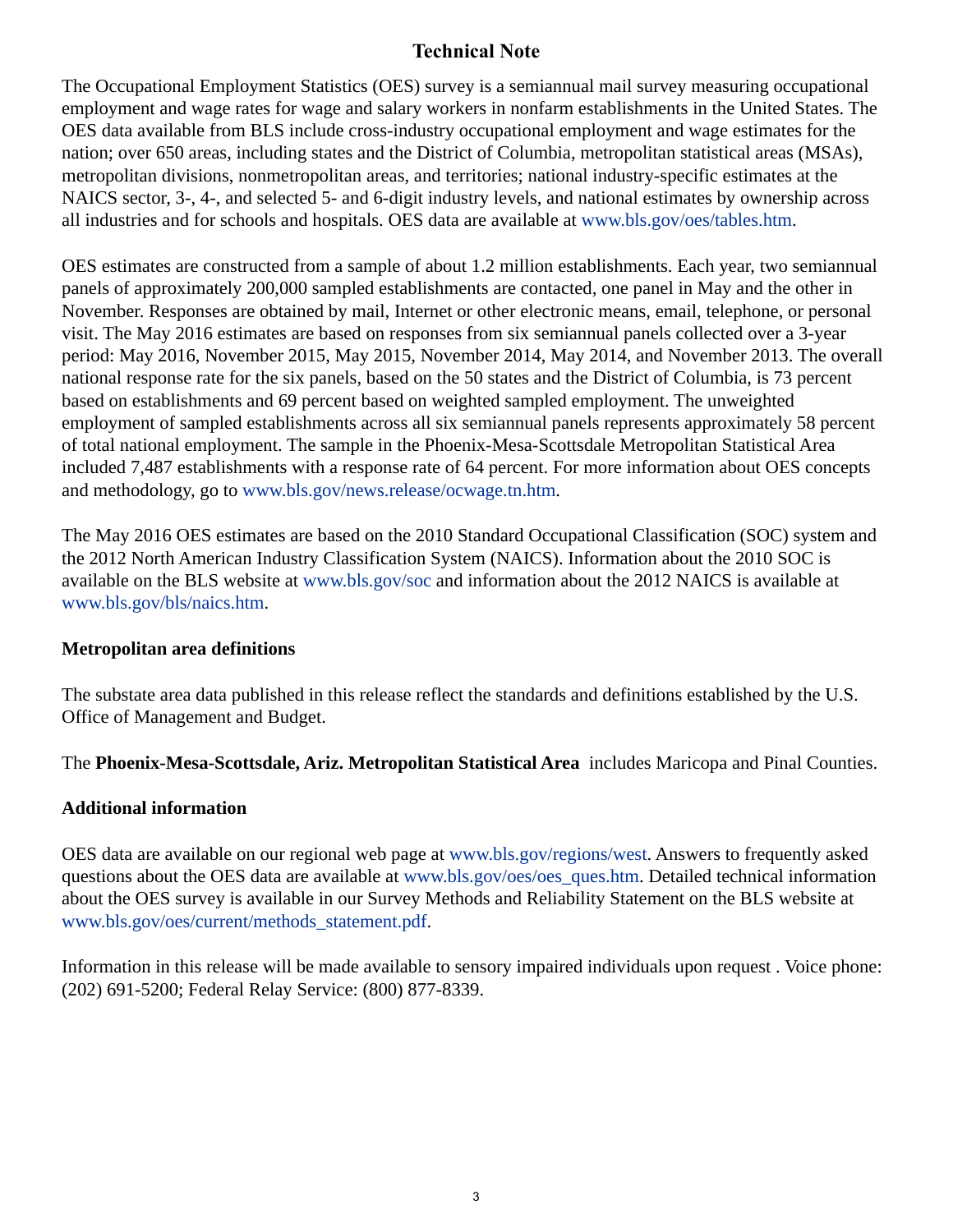### **Table 1. Employment and wage data from the Occupational Employment Statistics survey, by occupation, Phoenix-Mesa-Scottsdale Metropolitan Statistical Area, May 2016**

| Occupation (1)                                           | Employment  |                       | Mean wages |            |
|----------------------------------------------------------|-------------|-----------------------|------------|------------|
|                                                          | Level $(2)$ | Location quotient (3) | Hourly     | Annual (4) |
| Office and administrative support occupations            | 343,570     | 1.1                   | \$17.81    | \$37,050   |
| First-line supervisors of office and administrative      | 28,260      | 1.4                   | 25.91      | 53,900     |
| Switchboard operators, including answering service       | 940         | 0.8                   | 13.36      | 27,790     |
|                                                          | 7,500       | 1.8                   | 18.40      | 38,270     |
|                                                          | 9,130       | 1.4                   | 17.38      | 36,150     |
| Bookkeeping, accounting, and auditing clerks             | 16,650      | 0.8                   | 18.78      | 39,060     |
|                                                          | 1,620       | 0.7                   | 20.32      | 42,260     |
|                                                          | 1,840       | 1.9                   | 19.75      | 41,070     |
|                                                          | 4,180       | 0.6                   | 13.80      | 28,700     |
|                                                          | 1,240       | 2.6                   | 19.45      | 40,450     |
|                                                          | 1,520       | 1.8                   | 23.17      | 48,190     |
|                                                          | 110         | 1.2                   | 22.57      | 46,950     |
|                                                          | 2,650       | 1.5                   | 17.46      | 36,310     |
|                                                          | 850         | 1.6                   | 18.14      | 37,730     |
|                                                          | 69,170      | 1.9                   | 16.15      | 33,590     |
| Eligibility interviewers, government programs            | 1,030       | 0.6                   | 19.16      | 39,850     |
|                                                          | 2,120       | 1.2                   | 16.54      | 34,400     |
|                                                          | 2,870       | 0.8                   | 11.09      | 23,070     |
|                                                          | 800         | 0.3                   | 17.20      | 35,780     |
|                                                          | 800         | 0.6                   | 12.40      | 25,790     |
|                                                          | 7,890       | 2.6                   | 20.05      | 41,710     |
|                                                          | 700         | 1.2                   | 19.01      | 39,540     |
|                                                          | 2,730       | 1.1                   | 15.89      | 33,060     |
| Human resources assistants, except payroll and           | 1,940       | 1.0                   | 18.40      | 38,270     |
|                                                          | 12,590      | 0.9                   | 13.84      | 28,790     |
| Reservation and transportation ticket agents and travel  | 4,820       | 2.4                   | 18.34      | 38,150     |
|                                                          | 5,150       | 2.2                   | 18.41      | 38,290     |
|                                                          | 750         | 0.6                   | 21.60      | 44,940     |
|                                                          | 440         | 0.4                   | 14.05      | 29,220     |
|                                                          | 1,090       | 0.8                   | 22.72      | 47,260     |
| Dispatchers, except police, fire, and ambulance          | 3,400       | 1.3                   | 18.25      | 37,970     |
|                                                          | 280         | 0.6                   | 23.38      | 48,630     |
|                                                          | 570         | 0.5                   | 25.92      | 53,910     |
|                                                          | 3,710       | 0.8                   | 24.70      | 51,380     |
| Postal service mail sorters, processors, and processing  | 1,370       | 0.9                   | 23.52      | 48,920     |
| Production, planning, and expediting clerks              | 6,110       | 1.4                   | 22.75      | 47,320     |
|                                                          | 7,590       | 0.8                   | 15.88      | 33,030     |
|                                                          | 26,720      | 1.0                   | 12.73      | 26,490     |
| Weighers, measurers, checkers, and samplers,             | 900         | 0.9                   | 13.36      | 27,780     |
| Executive secretaries and executive administrative       | 8,090       | 0.9                   | 25.46      | 52,950     |
|                                                          | 2,230       | 0.9                   | 22.84      | 47,500     |
|                                                          | 9,930       | 1.3                   | 16.12      | 33,530     |
| Secretaries and administrative assistants, except legal, | 29,630      | 0.9                   | 17.26      | 35,910     |
|                                                          | (5)         | (5)                   | 23.24      | 48,330     |
|                                                          | 3,390       | 1.3                   | 14.73      | 30,630     |
|                                                          | 190         | 0.2                   | 17.50      | 36,390     |
|                                                          | 90          | 0.5                   | 21.58      | 44,890     |
| Insurance claims and policy processing clerks            | 5,600       | 1.5                   | 19.04      | 39,600     |
| Mail clerks and mail machine operators, except postal    | 1,440       | 1.1                   | 12.84      | 26,700     |